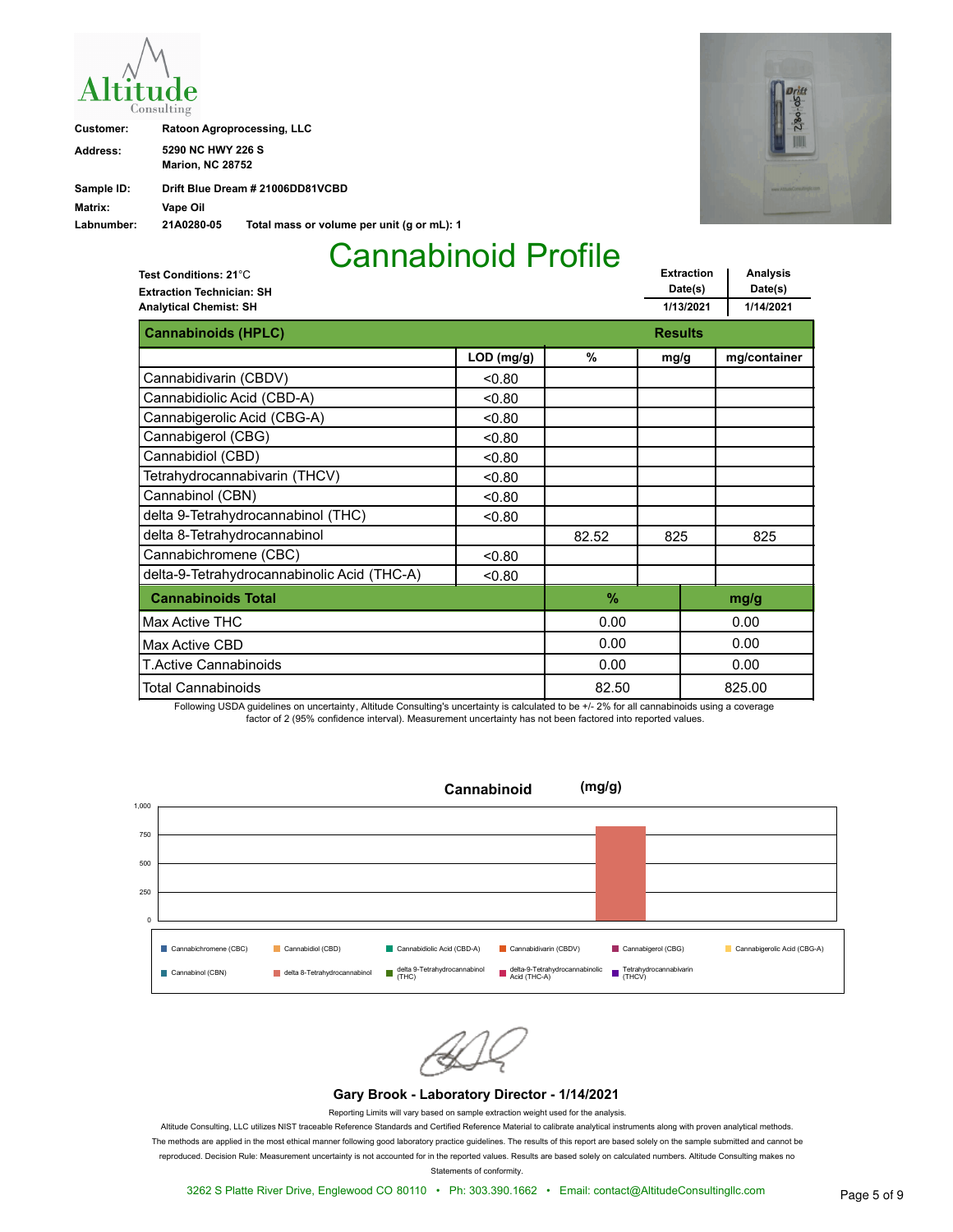

| Customer:  |                                              | <b>Ratoon Agroprocessing, LLC</b>          |
|------------|----------------------------------------------|--------------------------------------------|
| Address:   | 5290 NC HWY 226 S<br><b>Marion, NC 28752</b> |                                            |
| Sample ID: |                                              | Drift Kaptain Kushberry # 21007DD81VCKK    |
| Matrix:    | Vape Oil                                     |                                            |
| Labnumber: | 21A0280-02                                   | Total mass or volume per unit (g or mL): 1 |



**Extraction Date(s) Analysis Date(s) 1/13/2021 1/14/2021 Extraction Technician: SH Analytical Chemist: SH Test Conditions: 21**°C **Cannabinoids (HPLC) Results Results Results LOD (mg/g) % mg/g mg/container** Cannabidivarin (CBDV)  $\Big|$  <0.70 Cannabidiolic Acid (CBD-A)  $\sim$  0.70 Cannabigerolic Acid (CBG-A)  $\vert$  <0.70 Cannabigerol (CBG)  $\sim$  0.70 Cannabidiol (CBD)  $\sim$  0.70 Tetrahydrocannabivarin (THCV)  $\vert$  <0.70 Cannabinol (CBN) <0.70 delta 9-Tetrahydrocannabinol (THC) <0.70 delta 8-Tetrahydrocannabinol **1980 1980 1981 12:30 12:40 12:40 17:40 17:41 17:41** 17:71 Cannabichromene (CBC)  $\qquad \qquad$  <0.70 delta-9-Tetrahydrocannabinolic Acid (THC-A) <0.70 **Cannabinoids Total % mg/g** Total Cannabinoids T.Active Cannabinoids Max Active CBD 0.00 77.10 0.00 0.00 0.00 771.00 0.00 0.00 Max Active THC

Following USDA guidelines on uncertainty, Altitude Consulting's uncertainty is calculated to be +/- 2% for all cannabinoids using a coverage factor of 2 (95% confidence interval). Measurement uncertainty has not been factored into reported values.



#### **Gary Brook - Laboratory Director - 1/14/2021**

Reporting Limits will vary based on sample extraction weight used for the analysis.

Altitude Consulting, LLC utilizes NIST traceable Reference Standards and Certified Reference Material to calibrate analytical instruments along with proven analytical methods. The methods are applied in the most ethical manner following good laboratory practice guidelines. The results of this report are based solely on the sample submitted and cannot be reproduced. Decision Rule: Measurement uncertainty is not accounted for in the reported values. Results are based solely on calculated numbers. Altitude Consulting makes no

Statements of conformity.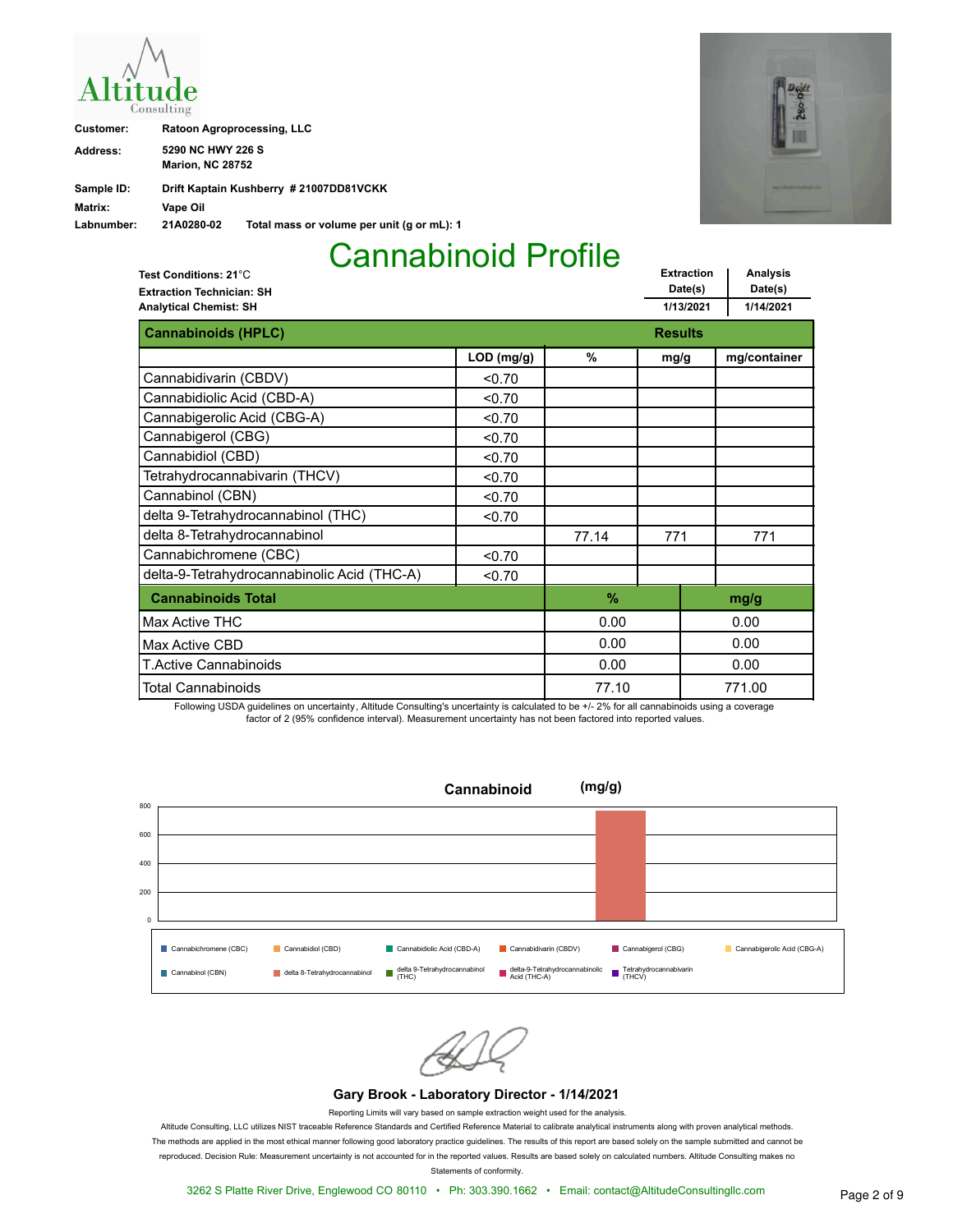| Ititude<br>onsulting |  |
|----------------------|--|

| Customer:  | Ratoon Agroprocessing, LLC                   |                                            |
|------------|----------------------------------------------|--------------------------------------------|
| Address:   | 5290 NC HWY 226 S<br><b>Marion, NC 28752</b> |                                            |
| Sample ID: |                                              | Drift Mowie Wowie # 21006DD81VMW           |
| Matrix:    | Vape Oil                                     |                                            |
| Labnumber: | 21A0280-03                                   | Total mass or volume per unit (g or mL): 1 |



**Extraction Date(s) Analysis Date(s) 1/13/2021 1/14/2021 Extraction Technician: SH Analytical Chemist: SH Test Conditions: 21**°C **Cannabinoids (HPLC) Results Results Results LOD (mg/g) % mg/g mg/container** Cannabidivarin (CBDV)  $\qquad \qquad$  <0.60 Cannabidiolic Acid (CBD-A)  $\sim$  0.60 Cannabigerolic Acid (CBG-A)  $\vert$  <0.60 Cannabigerol (CBG)  $\sim$  0.60 Cannabidiol (CBD)  $\sim$  0.60 Tetrahydrocannabivarin (THCV)  $\vert$  < 0.60 Cannabinol (CBN) <0.60 delta 9-Tetrahydrocannabinol (THC) <0.60 delta 8-Tetrahydrocannabinol **1980 1980** 127.16 **772** 772 Cannabichromene (CBC)  $\qquad \qquad$  <0.60 delta-9-Tetrahydrocannabinolic Acid (THC-A) <0.60 **Cannabinoids Total % mg/g** Total Cannabinoids T.Active Cannabinoids Max Active CBD 0.00 77.20 0.00 0.00 0.00 772.00 0.00 0.00 Max Active THC

Following USDA guidelines on uncertainty, Altitude Consulting's uncertainty is calculated to be +/- 2% for all cannabinoids using a coverage factor of 2 (95% confidence interval). Measurement uncertainty has not been factored into reported values.



#### **Gary Brook - Laboratory Director - 1/14/2021**

Reporting Limits will vary based on sample extraction weight used for the analysis.

Altitude Consulting, LLC utilizes NIST traceable Reference Standards and Certified Reference Material to calibrate analytical instruments along with proven analytical methods. The methods are applied in the most ethical manner following good laboratory practice guidelines. The results of this report are based solely on the sample submitted and cannot be reproduced. Decision Rule: Measurement uncertainty is not accounted for in the reported values. Results are based solely on calculated numbers. Altitude Consulting makes no Statements of conformity.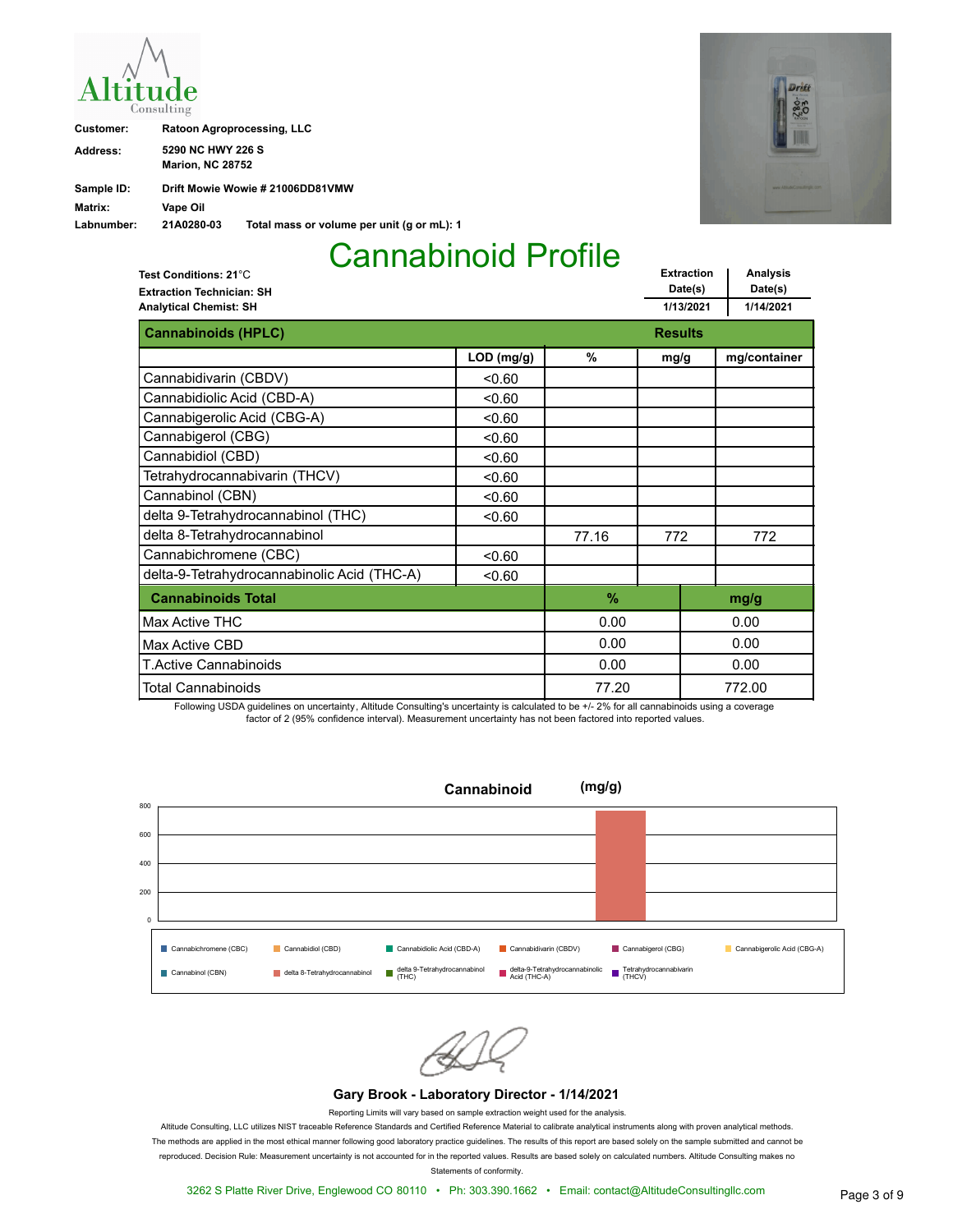

| Customer:  | <b>Ratoon Agroprocessing, LLC</b>            |                                            |
|------------|----------------------------------------------|--------------------------------------------|
| Address:   | 5290 NC HWY 226 S<br><b>Marion, NC 28752</b> |                                            |
| Sample ID: |                                              | Drift Girl Scout Cookie # 21007DD81VCGSC   |
| Matrix:    | Vape Oil                                     |                                            |
| Labnumber: | 21A0280-04                                   | Total mass or volume per unit (g or mL): 1 |



**Extraction Date(s) Analysis Date(s) 1/13/2021 1/14/2021 Extraction Technician: SH Analytical Chemist: SH Test Conditions: 21**°C **Cannabinoids (HPLC) Results Results Results LOD (mg/g) % mg/g mg/container** Cannabidivarin (CBDV)  $\Big|$  <0.70 Cannabidiolic Acid (CBD-A)  $\sim$  0.70 Cannabigerolic Acid (CBG-A)  $\vert$  <0.70 Cannabigerol (CBG)  $\sim$  0.70 Cannabidiol (CBD)  $\sim$  0.70 Tetrahydrocannabivarin (THCV)  $\vert$  <0.70 Cannabinol (CBN) <0.70 delta 9-Tetrahydrocannabinol (THC) <0.70 delta 8-Tetrahydrocannabinol 76.72 767 767 Cannabichromene (CBC)  $\qquad \qquad$  <0.70 delta-9-Tetrahydrocannabinolic Acid (THC-A) <0.70 **Cannabinoids Total % mg/g** Total Cannabinoids T.Active Cannabinoids Max Active CBD 0.00 76.70 0.00 0.00 0.00 767.00 0.00 0.00 Max Active THC

Following USDA guidelines on uncertainty, Altitude Consulting's uncertainty is calculated to be +/- 2% for all cannabinoids using a coverage factor of 2 (95% confidence interval). Measurement uncertainty has not been factored into reported values.



#### **Gary Brook - Laboratory Director - 1/14/2021**

Reporting Limits will vary based on sample extraction weight used for the analysis.

Altitude Consulting, LLC utilizes NIST traceable Reference Standards and Certified Reference Material to calibrate analytical instruments along with proven analytical methods. The methods are applied in the most ethical manner following good laboratory practice guidelines. The results of this report are based solely on the sample submitted and cannot be reproduced. Decision Rule: Measurement uncertainty is not accounted for in the reported values. Results are based solely on calculated numbers. Altitude Consulting makes no Statements of conformity.